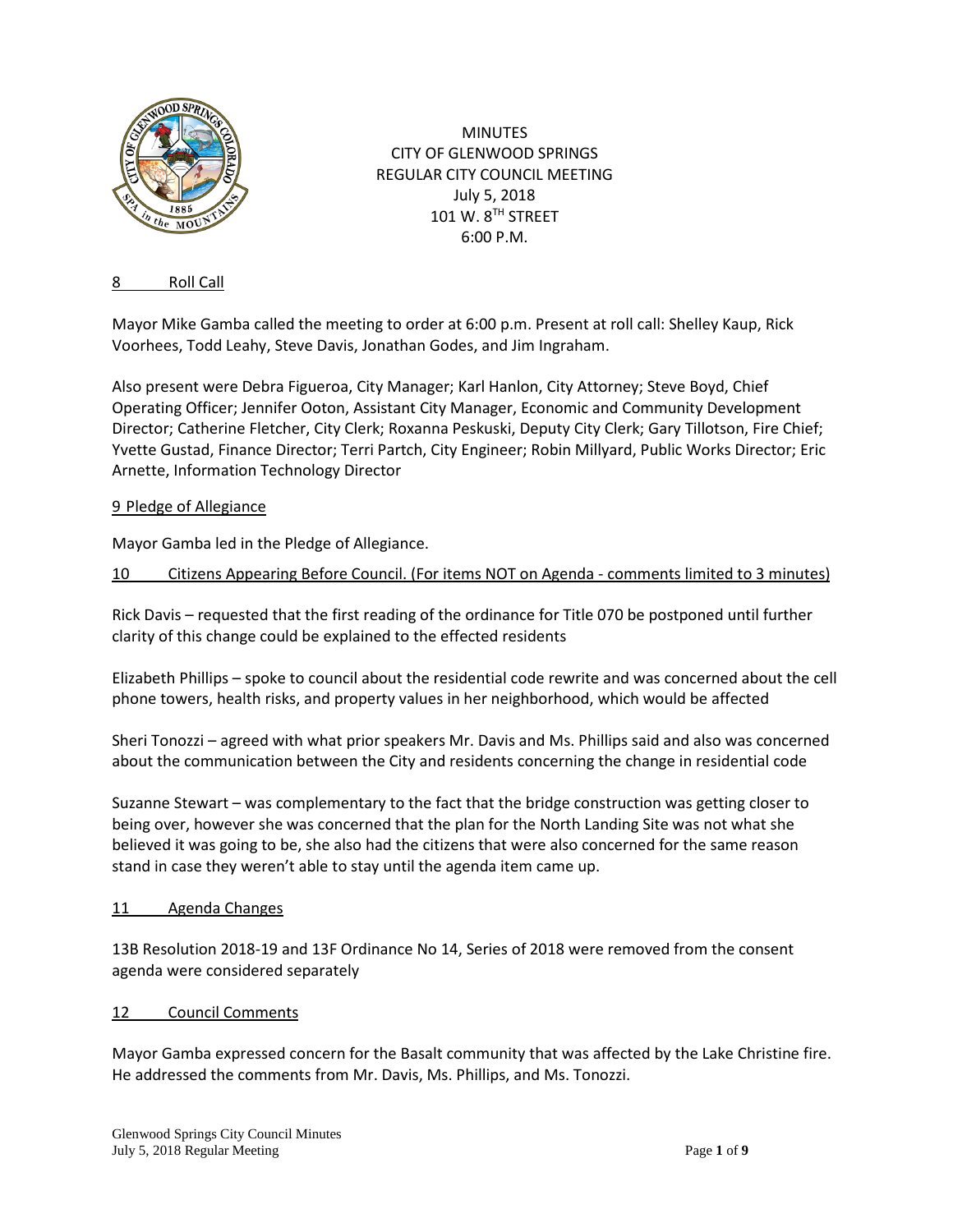Councilor Godes thanked Matt Speidel and Jimmy John's for providing lunch to the first responders along with the community for coming together and donating supplies that were needed for the evacuees.

Councilor Kaup announced that there would be public meetings set up in order to talk about the  $7<sup>th</sup>$ Street Bridge project in the near future.

# 13 Consent Agenda:

- A. Receipt of Minutes of the June 7, 2018 Regular Meeting
- B. Resolution 2018-19; A Resolution of the City of Glenwood Springs, Colorado, forgiving the remaining Interfund Loan Balance between the Fleet Service Fund and the Downtown Development Authority Fund
- C. Resolution 2018-20; A Resolution of the City of Glenwood Springs, Colorado, Authorizing A Contract for Roadway Repair Services to be Awarded by Sole Source Procurement
- D. Resolution 2018-21; A Resolution of the City of Glenwood Springs, Colorado BUILD America Grant
- E. Resolution 2018-22; A Resolution of the City of Glenwood Springs, Colorado Authorizing the Release of a National Request for Proposals/Calls for Public Art for the North Landing Site
- F. Ordinance No 14, Series of 2018, An Ordinance of the City of Glenwood Springs, Colorado, Repealing and Replacing Article 010.050 and Amending Section 010.040.010 of the Glenwood Springs Municipal Code (SECOND READING)
- G. Ordinance No 15, Series of 2018, An Ordinance of the City of Glenwood Springs, Colorado, Amending Article 080.010.010 of the Glenwood Springs Municipal Code Regarding Utility Fees (SECOND READING)
- H. Airport Property Planning Project Ad-hoc Steering Committee/ Project Team
- I. Award of the Following Bids:
	- BD 2018-036, Underground Primary Cable
	- $\triangleright$  BD 2018-025, Roofing and Gutter Services
	- $\triangleright$  BD 2018-028, Plumbing Services
	- BD 2018-032, South Canyon Landfill Phase 4C Construction
- J. Approval of Letter of Support for RFTA
- K. IGA for Mosquito Control 2018

## *Mayor Pro-Tem Leahy moved, seconded by Councilor Voorhees, to approve the consent agenda.*

## *Motion Passed Unanimously*

13B Resolution 2018-19; A Resolution of the City of Glenwood Springs, Colorado, forgiving the remaining Interfund Loan Balance between the Fleet Service Fund and the Downtown Development Authority Fund:

Karl Hanlon the City Attorney spoke to council explaining that when the original loan was made to the DDA for the parking garage that some, if not all, of the money from the sale of the old Library would cover the loan repayment. When the sale of the old library did not happen right away Council then reconsidered keeping the building for another purpose, with this Council also agreed to forgive the loan to the DDA and when and if the library did sell that money would go back to the City as unrestricted funds. It was asked by City auditors to have this resolution in order to have an official document relieving the DDA of any repayment.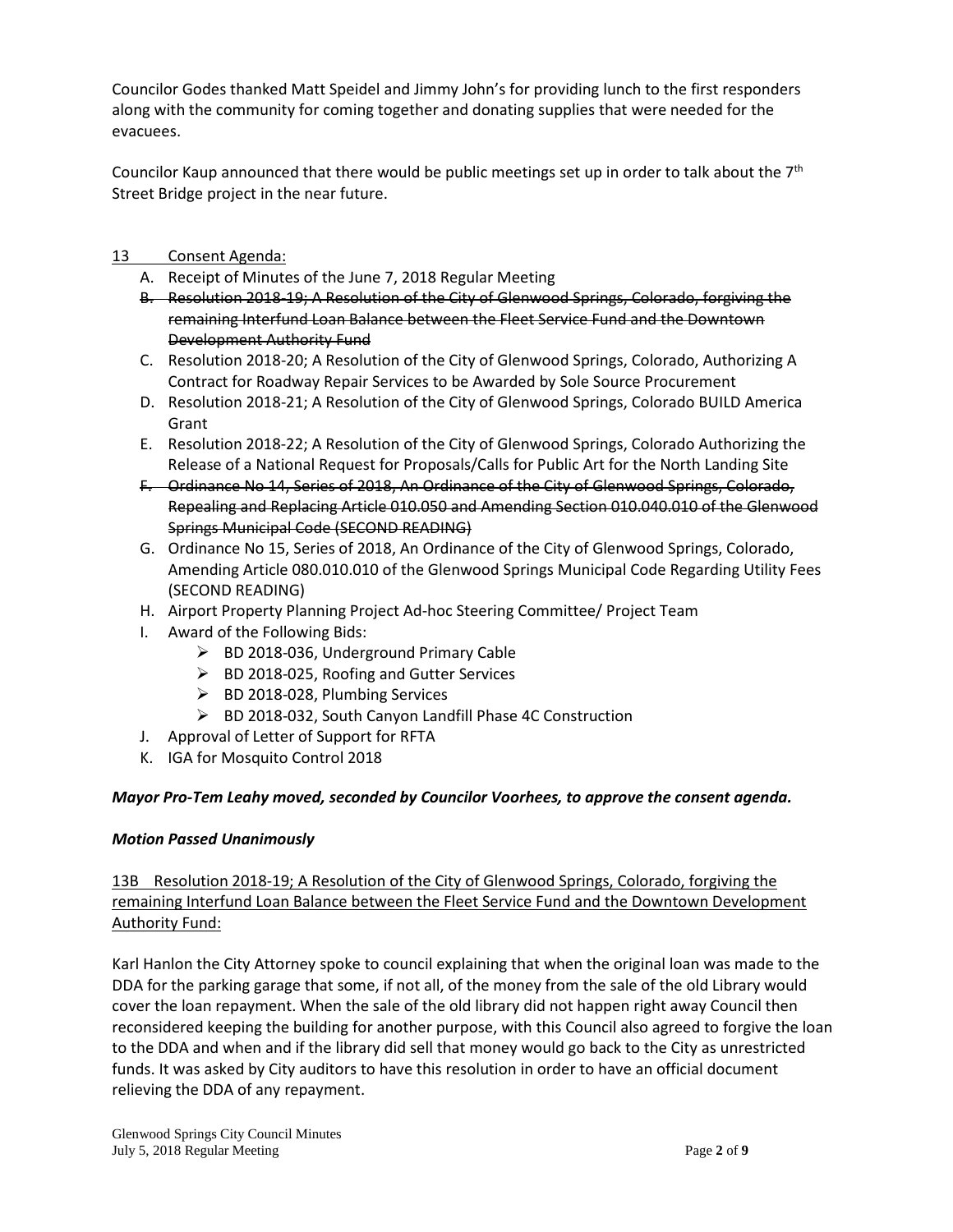Mayor Gamba opened the item for public comment and no comments were noted. Mayor Gamba closed public comment.

## *Mayor Pro-Tem Leahy moved, seconded by Councilor Davis, to approve Resolution 2018-19; A Resolution of the City of Glenwood Springs, Colorado, forgiving the remaining Interfund Loan Balance between the Fleet Service Fund and the Downtown Development Authority Fund*

*Ayes: Ingraham, Godes, Davis, Gamba, Leahy Voorhees Nays: Kaup*

### *Motion Passed*

13F Ordinance No 14, Series of 2018, An Ordinance of the City of Glenwood Springs, Colorado, Repealing and Replacing Article 010.050 and Amending Section 010.040.010 of the Glenwood Springs Municipal Code (SECOND READING):

Mayor Gamba voiced his reason for asking this to be taken off consent agenda. Based on comments from both citizens and council he wanted to discuss the dollar amount thresholds that were allowed within the Ordinance.

Mayor Gamba opened the item for public comment and no comments were noted. Mayor Gamba closed public comment.

## *Mayor Pro-Tem Leahy moved, seconded by Councilor Kaup to continue this ordinance to the next City Council meeting with the discussed changes on July 19, 2018.*

### *Motion Passed Unanimously*

### 14 Fire Prevention with Sherriff Lou Vallario:

Sherriff Lou Vallario spoke about the Stage II fire ban and what authority he has as the County Sherriff to do with fire prevention.

### 15 Regional Broadband Update:

Eric Arnette, Director of Information Technology, presented on the regional broadband project. In 2017, the Northwest Colorado Community of Governments (NWCCOG) started working to resolve bandwidth pricing issues in the Mountains and Western Colorado. To fund the network the NWCCOG needs commitments from member communities to complete a DOLA application to cover 50% of capital costs. As a primary location on the network, Glenwood Springs would have access up to 100Gbps network connectivity to the Denver internet exchange.

Mayor Gamba opened the item for public comment.

Christian Henny, General Manager of Hotel Colorado thanked the city for the Broadband project which has helped guests at the hotel have a better experience while visiting.

Mayor Gamba closed public comment.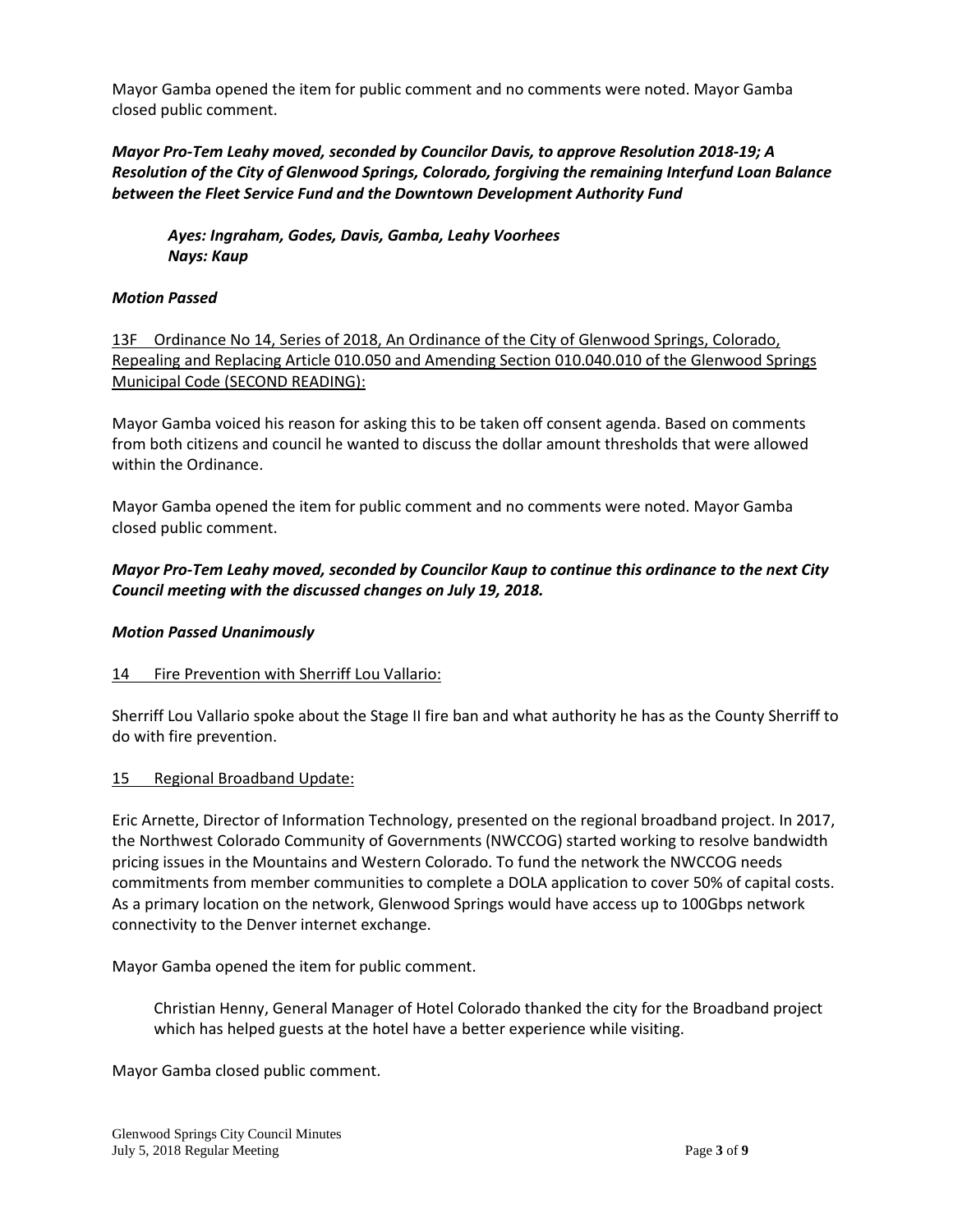### *Councilor Voorhees moved, seconded by Councilor Godes, to authorize the staff to pursue a grant for the regional broadband update.*

### *Motion Passed Unanimously*

#### 16 Street Obstruction Permit for Block Party Procedures

Terri Partch spoke on the street obstruction permit for block parties. The Engineering Department is currently in the process of removing engineering standards from the City's Municipal Code revising them to reflect current engineering practice and creating a separate, more easily modified manual. The Department was requesting to look at the idea of a simplified permit to address and support the idea of community block parties.

Mayor Gamba opened the item for public comment.

Norm Bacheldor – was in favor of the Block Party procedures because it will help to create community.

Russ Arnsmen – liked the idea of block parties and that the fee should be minimal

Mayor Gamba closed public comment.

*Councilor Kaup moved, seconded by Councilor Godes to approve and adopt the new Block Party Procedures with the following revisions: require only 80% of resident signatures on the block, remove the notary requirement, add a \$35 application fee only, Street closures would only be allowed for one block between two intersections, separate the block party permit from the right of way use permit.* 

#### *Motion passed Unanimously*

17 Ordinance No 16, Series of 2018, An Ordinance of the City of Glenwood Springs, Colorado, Amending Title 050 of the City of Glenwood Springs Municipal Code by Adding Article 050-100 – Entertainment Districts, and Enabling the Establishment of Entertainment Districts Pursuant to Title 12, Article 47 of the Colorado Revised Statutes (FIRST READING):

Jenn Ooton, Assistant City Manager and Economic and Community Development Director, presented Ordinance 16, Series of 2018. If adopted it would add language to Title 050 of the Municipal Code to allow for the future establishment of one or more Entertainment Districts by Resolution. Common consumption areas must have barriers that close the areas to motor vehicle traffic and limit pedestrian access.

Mayor Gamba opened the item for public comment.

Christian Henny, General Manager of the Hotel Colorado, spoke in favor of having an entertainment district.

Mayor Gamba closed public comment.

*Councilor Godes moved, seconded by Mayor Pro-Tem Leahy, approving the ordinance No 16 Series of 2018, An Ordinance of the City of Glenwood Springs, Colorado Amending Title 050 of the City of Glenwood Springs Municipal Code by Adding Article 050-100- Entertainment Districts, and Enabling*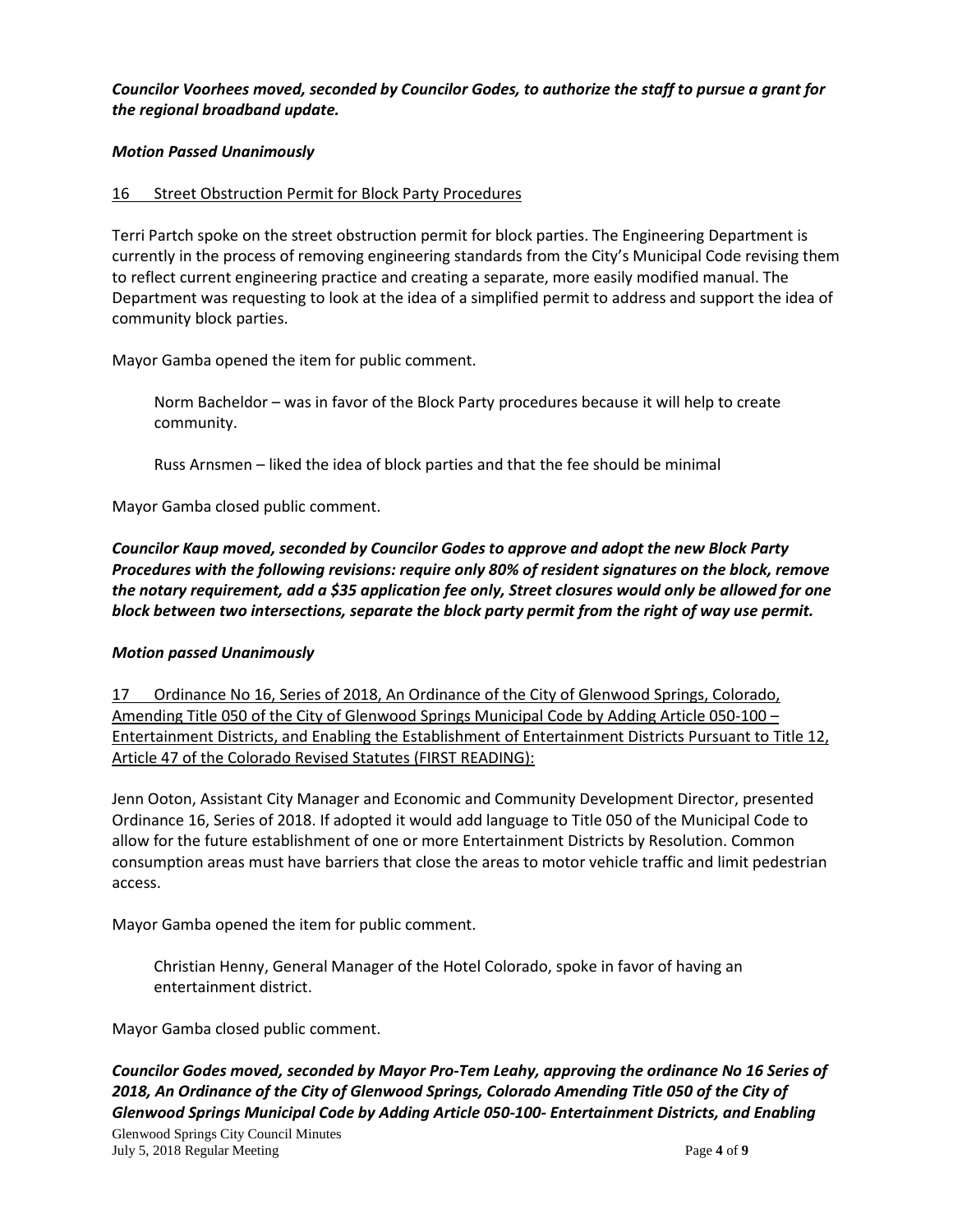## *the Establishment of Entertainment Districts Pursuant to Title 12, Article 47 of the Colorado Revised Statues (FIRST READING)*

## *Motion Passed Unanimously*

# 18 Ordinance No 17, Series of 2018, An Ordinance of the City of Glenwood Springs, Colorado, Amending Section 090.030.010 of Glenwood Springs Municipal Code Pertaining to Designation of Blake Avenue Park (FIRST READING)

Karl Hanlon, City Attorney explained that this ordinance is necessary because the City sold the property generally located at 413 9<sup>th</sup> Street consisting of lots 17, 18, 19, and 20, Block 36 designated by Council as Blake Avenue Park. The transfer of the parkland to private property necessitates a revision to the code and removal of the parkland designation and applicable regulations.

Mayor Gamba opened the item for public comment and no comments were noted. Mayor Gamba closed public comment.

*Councilor Kaup moved, seconded by Councilor Godes to approve Ordinance No 17, Series of 2018, An Ordinance of the City of Glenwood Springs, Colorado Amending Section 090.030.010 of Glenwood Springs Municipal Code Pertaining to Designation of Blake Avenue Park (FIRST READING)*

### *Motion Passed Unanimously*

19 Ordinance No 18, Series of 2018 An Ordinance of the City of Glenwood Springs, Colorado, Amending Section 040.020.170 of the Glenwood Springs Municipal Code that Provides for an Additional Economic Incentive Program Option for New Development to Extend the Sunset Provision for Two Years to July 15, 2020 (FIRST READING)

Jenn Ooton spoke about the Economic Incentive Program Option. The City offers a sales tax rebate for qualified businesses to offset the cost of water and sewer system improvement fees, fire and emergency services impact fees, electric line extension, and building permit conditions, over a period of 5 years. Unless extended by City Council through this ordinance, the Tier 2 rebates would expire on July 15, 2018.

Mayor Gamba opened the item for public comment and no comments were noted. Mayor Gamba closed public comment.

*Councilor Kaup moved, seconded by Councilor Voorhees to approve Ordinance No 18, Series of 2018 An Ordinance of the City of Glenwood Springs, Colorado, Amending Section 040.020.170 of the Glenwood Springs Municipal Code that Provides for an Additional Economic Incentive Program Option for New Development to Extend the Sunset Provision for Two Years to July 15, 2020 (FIRST READING)*

### *Motion Passed Unanimously*

### 20 2018 Grant Award Recommendation from FAB

Glenwood Springs City Council Minutes July 5, 2018 Regular Meeting **Page 5** of **9 Page 5** of **9** Steve Boyd explained the recommendation from FAB on grants to award. Each year the City invites nonprofit organizations that operate locally to apply for grants from Discretionary Funds available in the A & I Fund, and Tourism Funds available in the Tourism Fund. Among the Financial Advisory Board's duties is to review and consider each application for award based on its contribution to the City of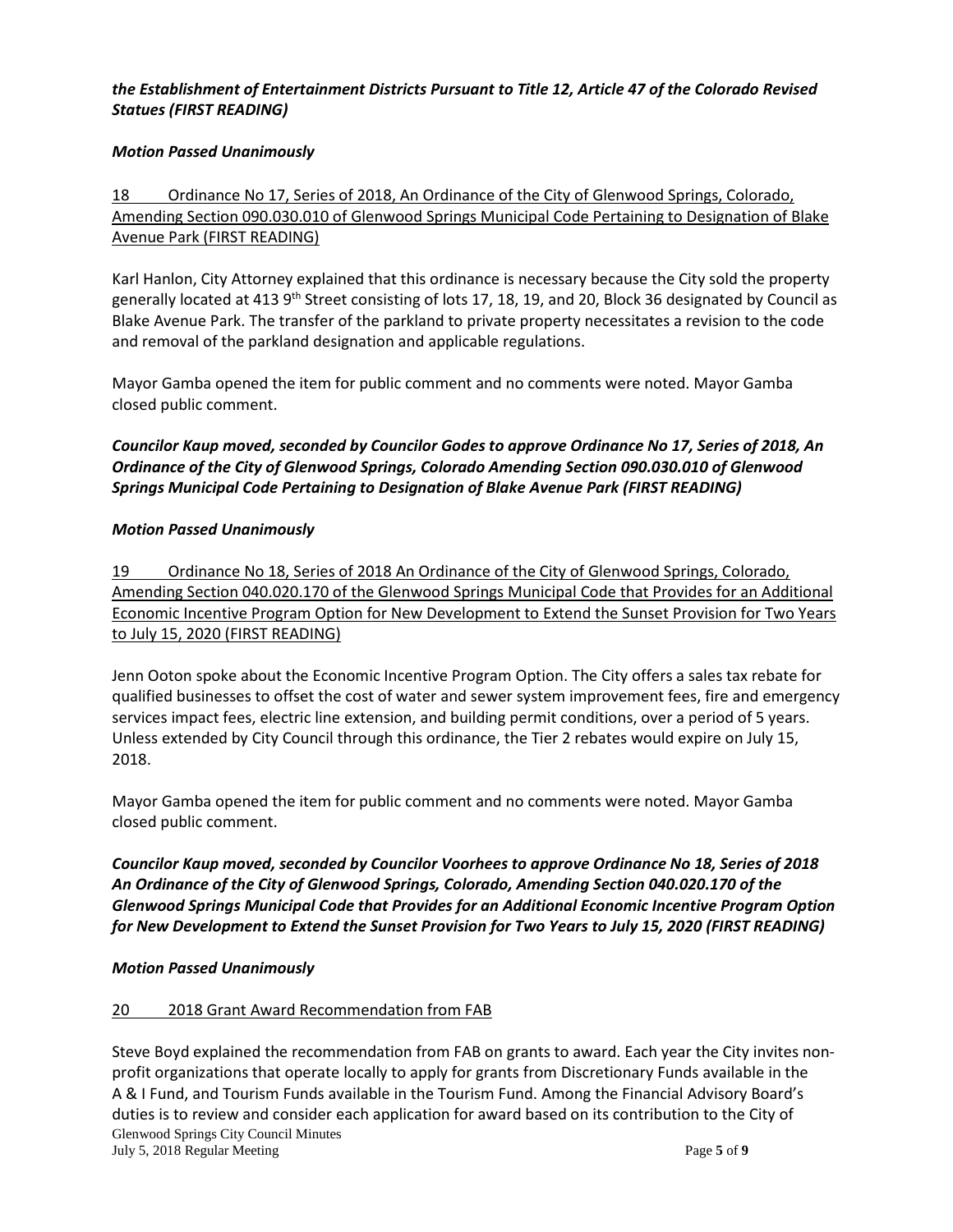Glenwood Springs. Presented to the Council was the list of organizations and the funds that FAB was recommending for approval.

Council discussed many of the organizations that had applied for a grant from the City. Several council members agreed that for the 2019 fiscal year updated guidelines should be put into place.

Mayor Gamba opened the item for public comment:

Bonnie Cranville – asked that the city consider the application request for funds for the Arts Council.

Sherri Tonozzi – requested a position to be added who would look at and distribute grants as well as to be the director of homelessness

Judy O'Donnell – gave a review of the plans the Art Council has to repay their debt

Mayor Gamba closed public comment.

*Councilor Ingraham moved, seconded by Councilor Kaup to approve the grants recommended by the Financial Advisory Board with the following revisions: recommended grants to Lift-Up, Salvation Army, and Catholic Charities, be contingent on satisfactory completion of a discussion on how the money would be spent and making sure it was aligning with concerns of council, and the recommendation for funding the Methodist Church be removed.* 

*Ayes: Ingraham, Davis, Gamba, Leahy, Voorhees, Kaup Nays: Godes*

### *Motion Passed*

Mayor Gamba called for a five-minute break

The meeting reconvened at 9:31

### 21 Agreement for Assignment of Easement for UPRR to the City Related to the Wye Area

Karl Hanlon spoke on the transfer of agreement between the UPRR and the City. Council was being asked to approve the payment to UPRR of \$1,510,500.00 in exchange for the transfer of the UPRR's Easement and Assignment of the Shared Use Agreement in the Wye area to the City.

Mayor Gamba opened the item for public comment.

Russ Arnsmen – asked if the property could be a Wye again in the future.

Mayor Gamba closed the item for public comment.

## *Mayor Pro-Tem Leahy Moved, seconded by Councilor Davis to authorize Mayor Gamba to sign the final agreement for assignment of lease with UPRR.*

### *Motion Passed Unanimously*

### 22 CDOT Funding Agreement Related to GAB Project Reconciliation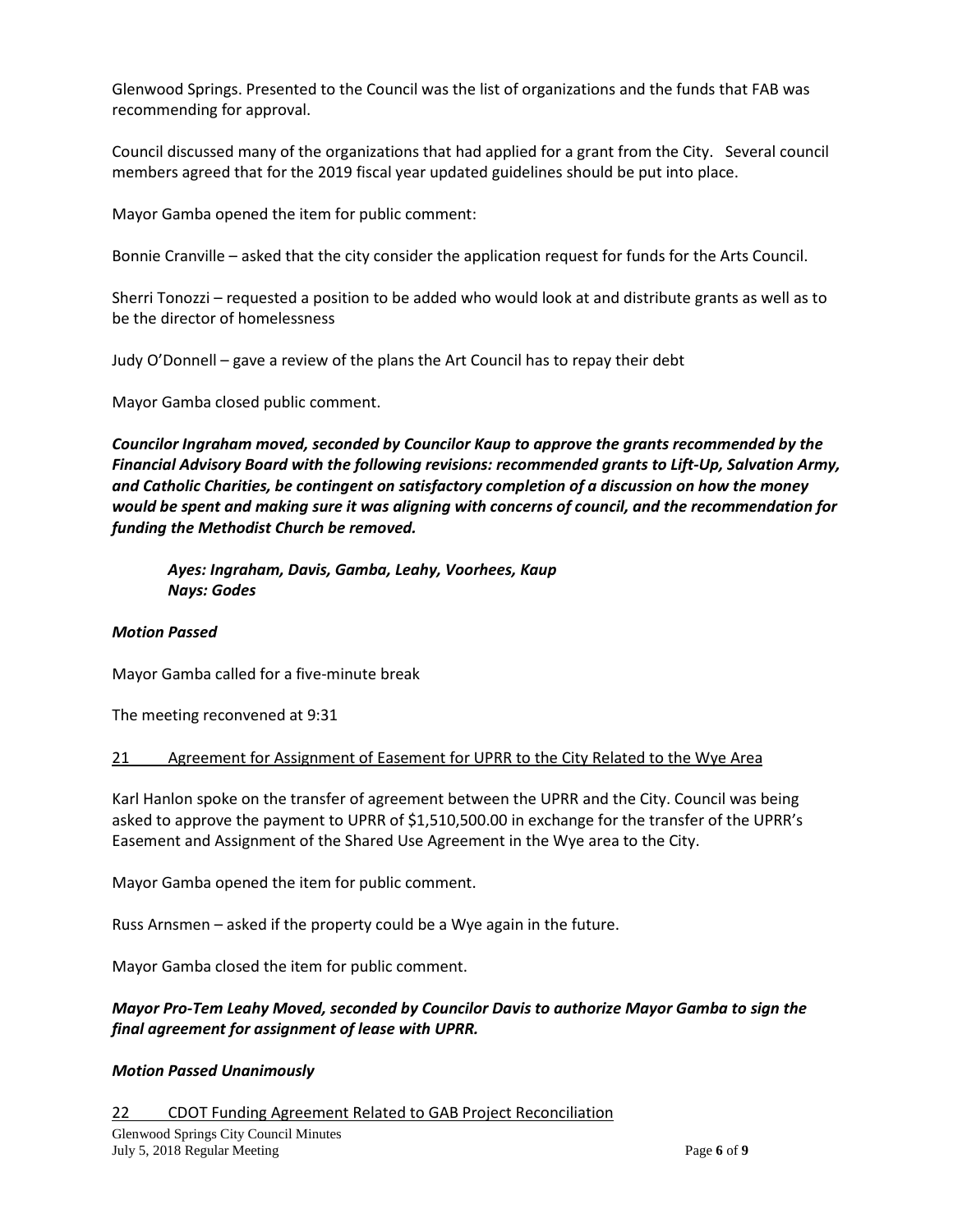Karl Hanlon explained the amendment to the Funding IGA with the Colorado Department of Transportation modifying the agreement entered into at the beginning of the Grand Avenue Bridge Project reducing the City's payment to CDOT from \$3 million to \$2 million.

Mayor Gamba opened the item for public comment and no comments were noted. Mayor Gamba closed public comment.

# *Councilor Voorhees moved, seconded by Mayor Pro-Tem Leahy to approve the amendment to the CDOT funding agreement related to the Grand Avenue Bridge Project.*

## *Motion Passed Unanimously*

## 23 Estimates Policy

Karl Hanlon conveyed that Council had requested a policy proposal regarding disclosure of estimates for construction projects, he explained the proposed estimate policy.

Mayor Gamba opened the item for public comment and no comments were noted. Mayor Gamba closed public comment.

*Councilor Ingraham moved, seconded by Councilor Davis to continue to deliberate the estimates policy and incorporate it into a broader discussion of the City's bidding process in an effort to improve the competitiveness of the bidding process and obtain less expensive bids, and that the current 7th Street estimates and other requested information to be made available.*

## *Motion Passed Unanimously*

24 Resolution 2018-24; Authorizing Minor Improvements and Landscaping on the North Landing Site Pending Approval of a Development Plan

Karl Hanlon addressed this resolution to clarify that the City Council and City do not intend to designate the North Landing Site area as a park currently.

Mayor Gamba opened the item for public comment:

Anthony Derett - was against the resolution and wanted the public to be able to vote on the future of the North Landing Site

David Hauter – expressed that the open space should remain and there should not be a building built on the site and that the zoning be decided before a plan was made

Gaye Moore – spoke about public parks and that North Glenwood does not have a park and the North Landing site should be enjoyed by everyone

Suzanne Stewart – wanted Council to step back and get more public input about what the community wants

Ashley Moffat – explained that the resolution should be tabled until other ideas could be discussed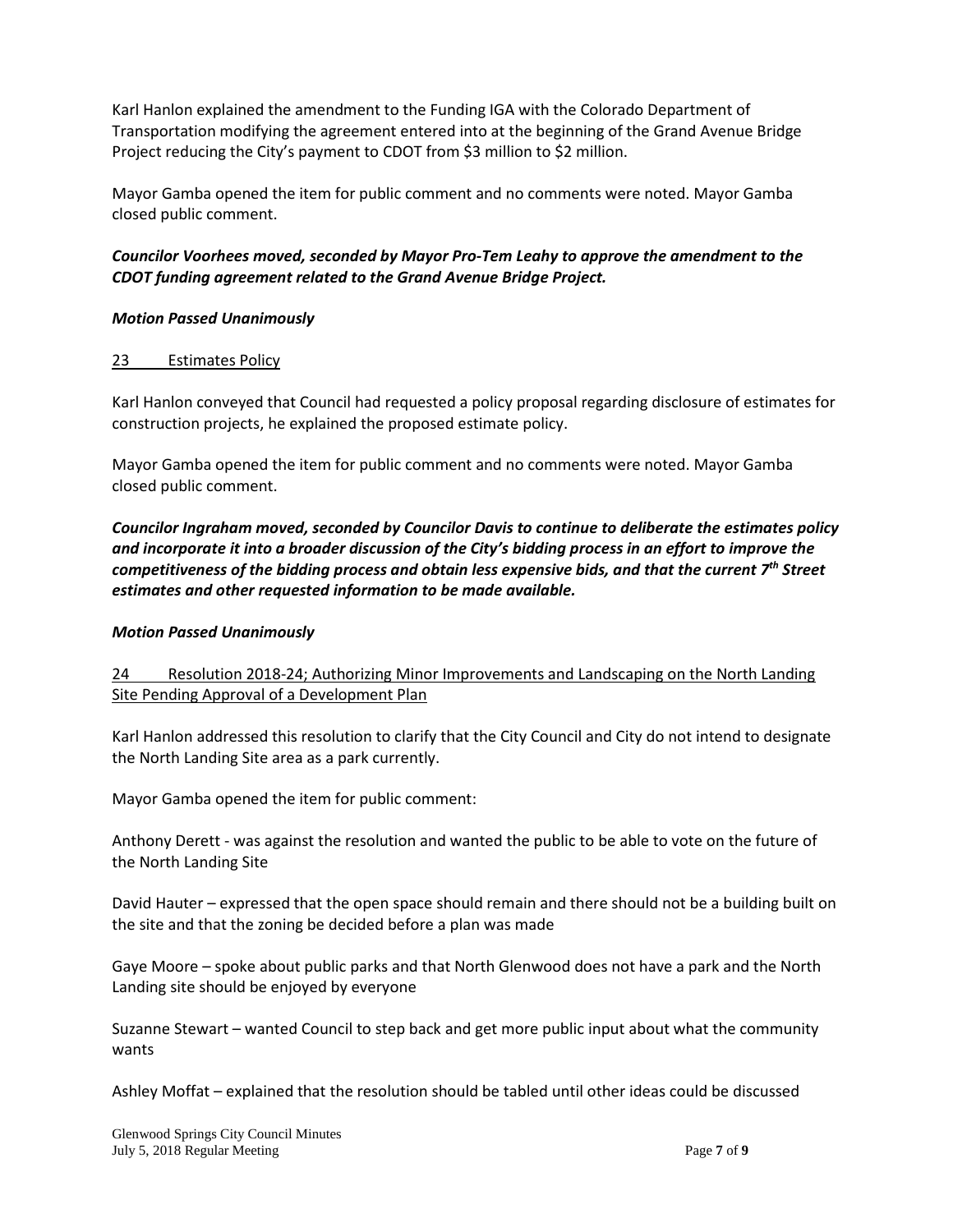Nathan Moffat – expressed that  $6<sup>th</sup>$  Street could be beautiful and have a similar use as the 7<sup>th</sup> Street side but asked that Council vote no in order to explore other plans for the area

Norm Bacheldor – said the North Landing Site could create a commercial corridor to connect to the pedestrian bridge and asked council to create some vitality

Sherri Tonozzi – feels that it is vital to consider the businesses in the area and whatever is developed on that area should also consider the businesses

Mayor Gamba closed public comment.

*Councilor Godes moved, seconded by Mayor Pro-tem Leahy to approve Resolution 2018-24; Authorizing Minor Improvements and Landscaping on the North Landing Site Pending Approval of a Development Plan*

*Ayes: Ingraham, Godes, Davis, Gamba, Leahy Nays: Voorhees, Kaup*

### *The Motion Passed*

25 Resolution 2018-23; A Resolution of the City of Glenwood Springs, Colorado, Requesting the Abandonment of 6<sup>th</sup> Street from Pine Street to Laurel Street by the Colorado Department of Transportation, and Indicating the Intention of the City of Glenwood Springs to Assume the Ownership and Maintenance of Said Street

Debra Figueroa, City Manager explained that in order to revitalize the  $6<sup>th</sup>$  Street corridor, it was imperative that the City had ownership of 6<sup>th</sup> Street from Pine Street to Laurel Street. Th 6<sup>th</sup> Street plan called for pedestrian improvements and beautification that does not typically occur on CDOT controlled roads. The process to regain ownership of this stretch of roadway could not begin until the end of the Grand Avenue Bridge Project was completed.

## *Councilor Godes moved, seconded by Councilor Kaup to extend the meeting to 11:35pm*

### *Motion Passed Unanimously*

Mayor Gamba opened the item for public comment and no comments were noted. Mayor Gamba closed public comment.

*Councilor Kaup moved, seconded by Councilor Ingraham to approve Resolution 2018-23; A Resolution of the City of Glenwood Springs, Colorado, Requesting the Abandonment of 6th Street from Pine Street to Laurel Street by the Colorado Department of Transportation, and Indication the Intention of the City of Glenwood Springs to Assume the Ownership and Maintenance of Said Street*

### *Motion Passes Unanimously*

### 26 Report from City Administration

- A. City Manager:
	- i. Thanked staff for the  $4<sup>th</sup>$  of July Celebration